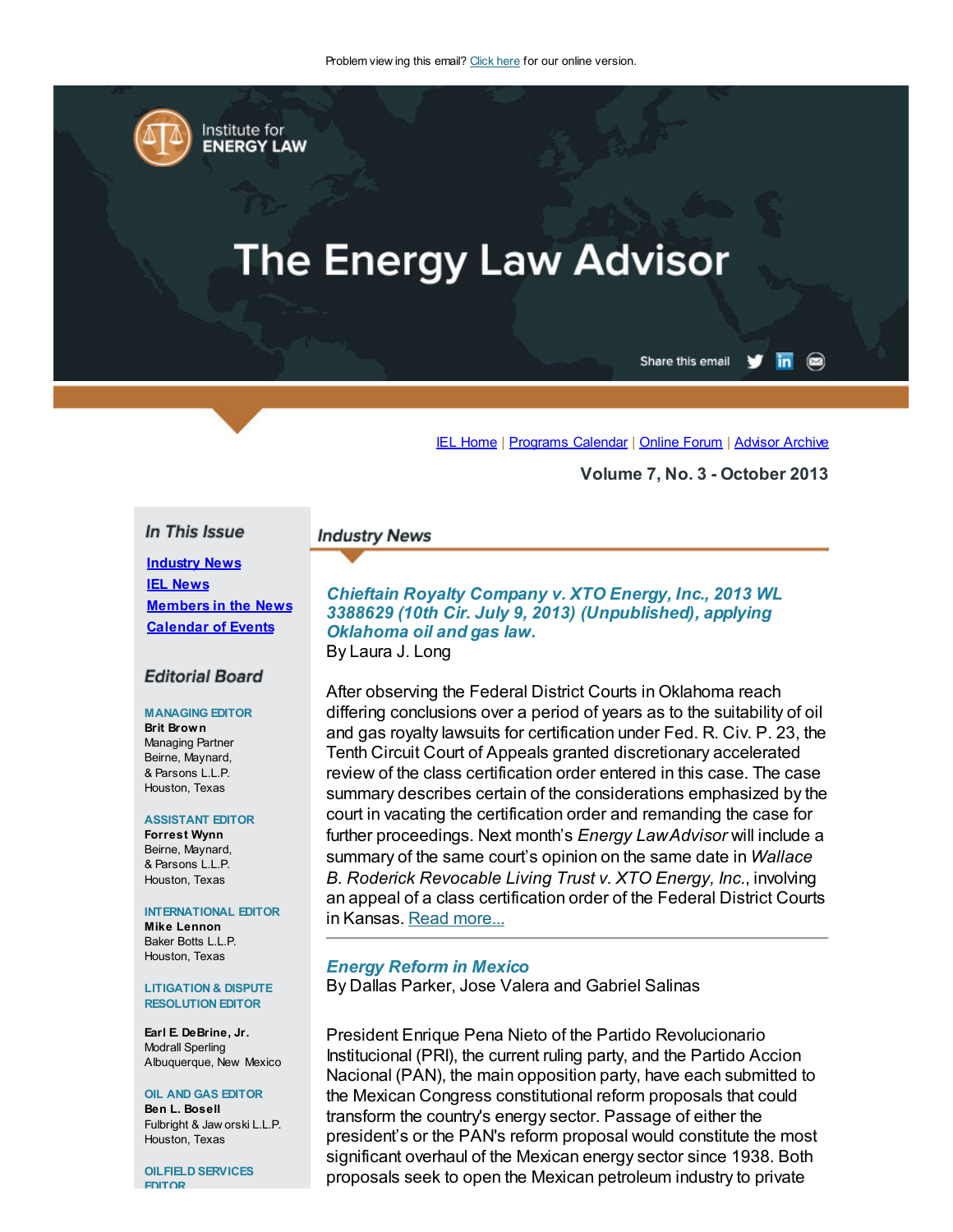EDITOR Aaron Ball Luca Group Houston, Texas

## POWER / ALTERNATIVE

ENERGY EDITOR Scott Deatherage Gardere Wynne Sew ell LLP Dallas, Texas

#### YOUNG ENERGY PROFESSIONALS EDITOR

David Sweeney LukOil Houston, Texas

#### **INSTITUTE FOR** ENERGY LAW

David F. Asmus Chair, IEL Advisory Board Morgan, Lew is & Bockius LLP Houston, Texas

J. Alan B. Dunlop IEL Director Plano, Texas

David B. Winn IEL Co-Director and CAIL Vice President Plano, Texas

## **Submissions**

Industry News Email **Brit [Brown](mailto:bbrown@bmpllp.com)** and **Lilly** [Hogarth](mailto:lhogarth@cailaw.org).

Member Announcements Email **Lilly [Hogarth](mailto:lhogarth@cailaw.org)**. Please submit photo w ith announcement if possible.

© Copyright 2013 - All Rights Reserved

participation and investment, including Mexico's upstream, midstream and downstream sectors, as well as its power generation sectors. The proposals are likely to be considered by the Mexican Congress in September. Although both reform proposals are likely to face some opposition, particularly from the Partido de la Revolucion Democratica (PRD) - which has submitted its own, much less substantial reform proposal - the PRI and the PAN are expected to have the required consensus to pass constitutional amendments. Whatever the outcome, the two leading proposals leave many important details to secondary legislation. Read [more...](http://cailaw.informz.net/admin31/content/template.asp?sid=32756&ptid=799&brandid=3434&uid=%%UID%%&mi=%%MINSTANCEID%%&ps=32756)

## Hydraulic Fracturing as a Subsurface Trespass

By Barclay Nicholson and Brian Albrecht

A recent ruling from the Northern District of West Virginia holds that the rule of capture does not preclude a cause of action of trespass when hydraulic fracturing activities cross lease lines. This ruling is contrary to Texas law and may give operators in the Marcellus Shale pause. Read [more...](http://www.cailaw.org/media/files/IEL/Publications/2013/ela-fracing-vol7-no3.pdf)

## Reservation Rate Crediting For Interstate Natural Gas **Pipelines**

By Arthur Miksis

FERC has traditionally dealt with natural gas interstate pipeline service interruptions in two ways: (1) full reservation charge crediting to shippers for non-force majeure outages (regulatory compliance/maintenance related) on the pipeline; and (2) partial reservation charge crediting to shippers for force majeure outages (acts of God/earthquakes, etc.) on the pipeline.

The Pipeline Safety, Regulatory Certainty and Job Creation Act of 2011 has created section 60139(c) which treats non-force majeure outages due to a specific regulation as if they were force majeure outages. This starkly contrasts with years of precedent issued from FERC on this subject. Read [more...](http://www.cailaw.org/media/files/IEL/Publications/2013/ela-section30139-vol7-no3.pdf)

## <span id="page-1-0"></span>**IEL News**

## Institute News

The Institute for Energy Law announces the winner of the Energy Litigation Award, to be presented on November 7th in Houston at the 12th Annual Energy Litigation [Conference.](http://www.cailaw.org/institute-for-energy-law/events/2013/12th-annual-energy-litigation-conference.html?utm_source=Informz&utm_medium=Email&utm_campaign=Event+Details)



Clyde W. Lea, ConocoPhillips' Deputy General Counsel, Litigation and Arbitration, has been named as the 2013 recipient of the IEL's prestigious Lifetime Achievement in Energy Litigation Award.

Lea began his career with Phillips Petroleum Company in 1974 as a senior attorney on the legal staff in Bartlesville, Okla. He transferred to London as senior counsel in 1985 and remained there for four years. He

served as special project counsel responsible for all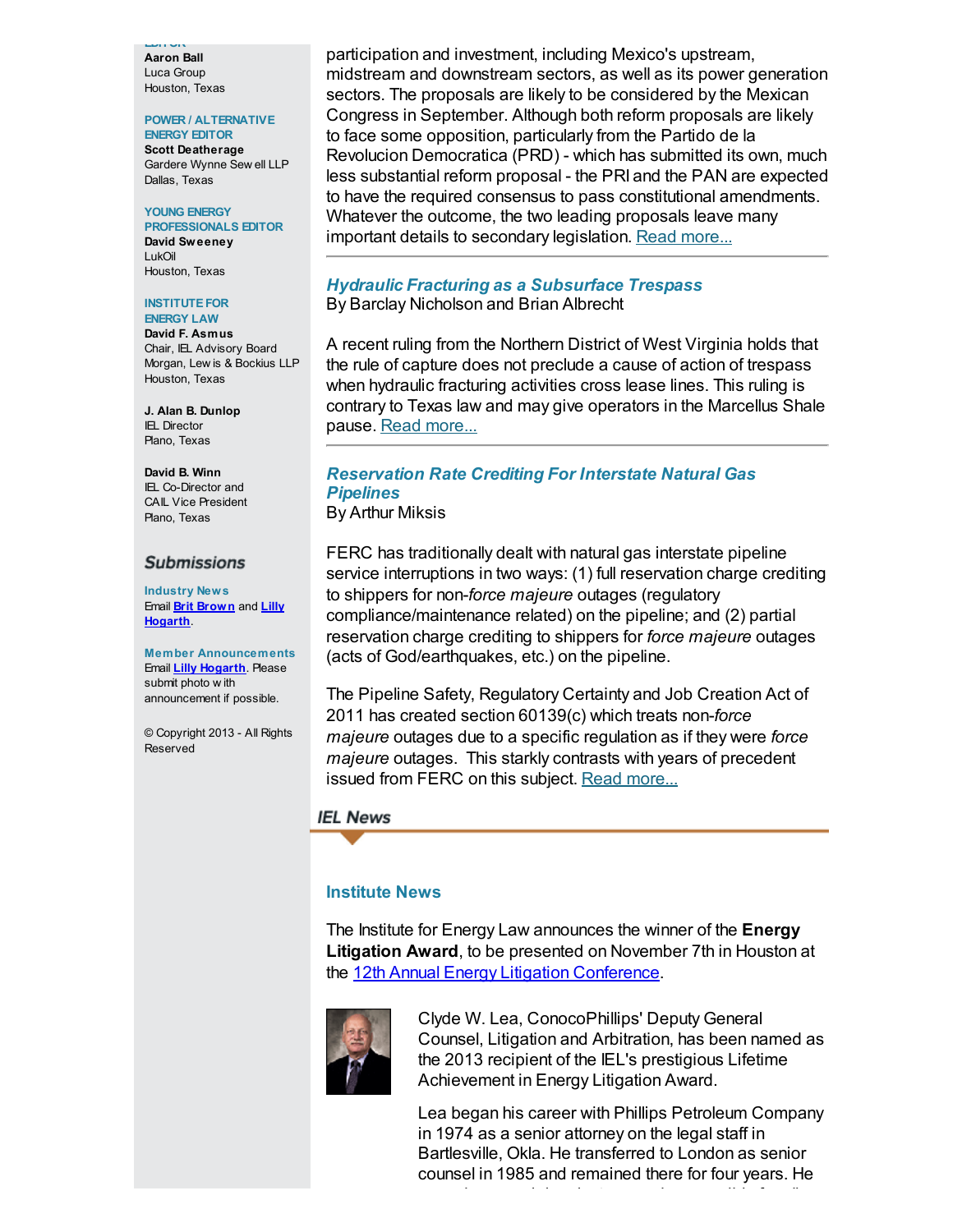served as special project counsel responsible for all claims and legal issues arising out of the 1989 fire and explosion at the Houston Chemical Complex which killed 23 workers. Returning to Bartlesville in 1995, he served as Associate General Counsel for Claims, Disputes and Litigation. In 1999 he was named associate general counsel for Finance, Human Resources and Governance, a position he held until the ConocoPhillips merger occurred August 2002. Since the merger, he has been Deputy General Counsel responsible for litigation and both domestic and international arbitration, including expropriation claims against Venezuela and Ecuador. Over his career he has been responsible for a wide variety of litigation, including claims arising from catastrophic accidents and international oil spills, claims arising from alleged environmental contamination and toxic exposure, as well as major contractual disputes with Enron and others.

Commenting on his selection for the award, Lea remarked, "I am honored to receive this award from the IEL and deeply appreciate the support of those who thought me worthy of nomination. I am especially honored in view of the achievements of the prior recipients. After a long career of dealing with always contentious and costly disputes, I find this award both satisfying and humbling."

Lea was born in 1948, in Mississippi. He graduated from Millsaps College in Jackson, Miss., in 1970 with a Bachelor of Arts degree in political science. In 1974, he received his Juris Doctor from New York University School of Law.

## Register now for the 4th IEL-SEERIL [International](http://www.cailaw.org/institute-for-energy-law/events/2013/4th-iel-seeril-international-oil-gas-law-conference.html?utm_source=Informz&utm_medium=Email&utm_campaign=Event+Details) Oil and Gas Conference!

Presented by the Institute for Energy Law of The Center for American and International Law and the Oil and Gas Law Committee and United Kingdom Energy Lawyers' Group (UKELG) of the International Bar Association's Section on Energy, Environment, Natural Resources and Infrastructure Law (SEERIL), the conference is also supported by the **Institute for [Transnational](http://www.cailaw.org/Institute-for-Transnational-Arbitration/index.html?utm_source=Informz&utm_medium=Email&utm_campaign=Event+Details)** Arbitration.

First held in 2008, this conference has become a biennial event attracting attorneys from the United States, Northwest Europe and Africa, to discuss current legal topics from around the world of concern to oil and gas lawyers.

Meet this year's Co-Chairs: Paul Stockley of Bond Dickinson and Alex Msimang of Vinson & Elkins

Paul Stockley is a partner at Bond Dickinson for the Oil and Gas Team. He has worked in the oil and gas industry for over 15 years and has in-house as well as

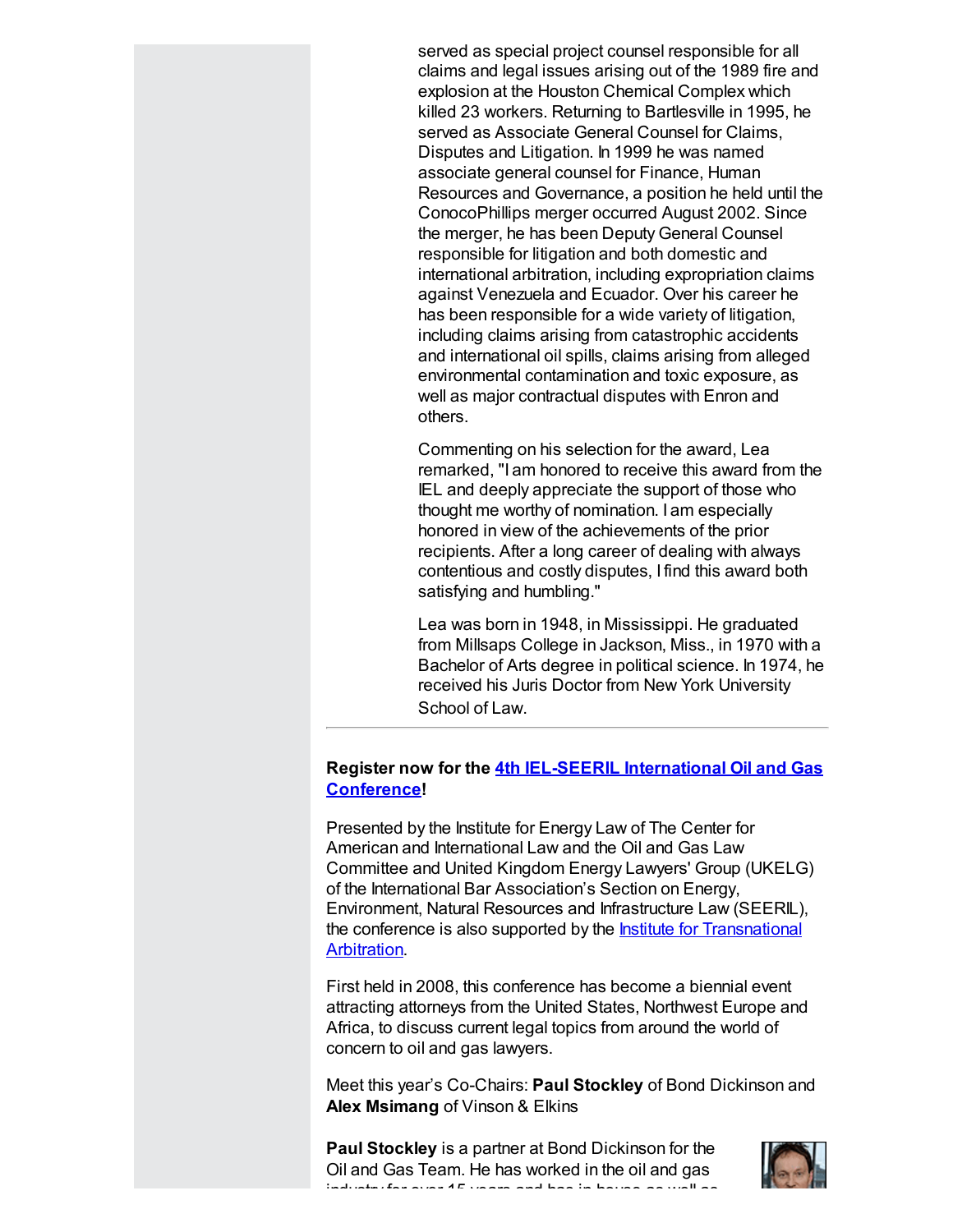industry for over 15 years and has in-house as well as private practice experience. Prior to joining Bond Pearce Paul was senior legal counsel for six years with Hess Corporation. Paul's range of experience covers the full E&P cycle and includes licensing, concessions, production sharing contracts, joint ventures (including joint bidding agreements and joint operating agreements), development contracts, transportation, processing, marketing and sales as well as share/asset acquisitions and disposals. He has extensive experience both within the UKCS and internationally and has worked on projects in many overseas jurisdictions including Algeria, Azerbaijan, Brazil, Gabon, Ghana, Indonesia, Kazakhstan, Malaysia, Mauretania and Thailand.





Alex Msimang is a member of V&E's worldwide Energy Transactions and Projects Group.

Alex has extensive experience of a broad range of energy-related projects and transactions, acting for buyers, sellers, developers, lenders, governments, regulators, and publicly, privately, and state-owned companies. Alex has extensive experience in energy

M&A, in oil and gas transactions, in African energy projects, and in the UK and European power sector. He serves as Managing Partner of the London office.

## <span id="page-3-0"></span>**Members in the News**

Erica Levine Powers (Adjunct Professor in the Department of Geography and Planning at the University at Albany (SUNY)) announces the publication of her book "Beyond the Fracking Wars - A Guide for Lawyers, Public Officials, Planners and Citizens". The Preface for the book is by Bruce Kramer, Professor Emeritus Texas Tech Law School and Of Counsel at McGinnis Lochridge & Kilgore.

Please [click](http://www.cailaw.org/media/files/IEL/Publications/2013/ela-epowers-preface-vol7-no3.pdf) here to read the Preface.

Erica is looking for reviewer for her book; if interested, please contact her at: [erica.powers@gmail.com](mailto:erica.powers@gmail.com)

Tim West, Past Chair of the Executive Committee of the Institute for Energy Law, is active in professional educational activities and presently teaches an oil and gas law course at Rutgers University School of Law - Camden, as an Adjunct Professor. Rutgers Law School recently joined the Institute for Energy Law as a Law School Member and was named to the Association of International Petroleum Negotiators' Education Advisory Board. Tim serves as the Rutgers Law School faculty representative to the IEL and AIPN. As a Board member, Tim supports the BEACON's outreach program to Houston's homeless, including providing pro bono legal assistance. The BEACON's legal pro bono program receives grants from the Texas Equal Access to Justice Foundation and the Corporate Counsel and Litigation Sections of the State Bar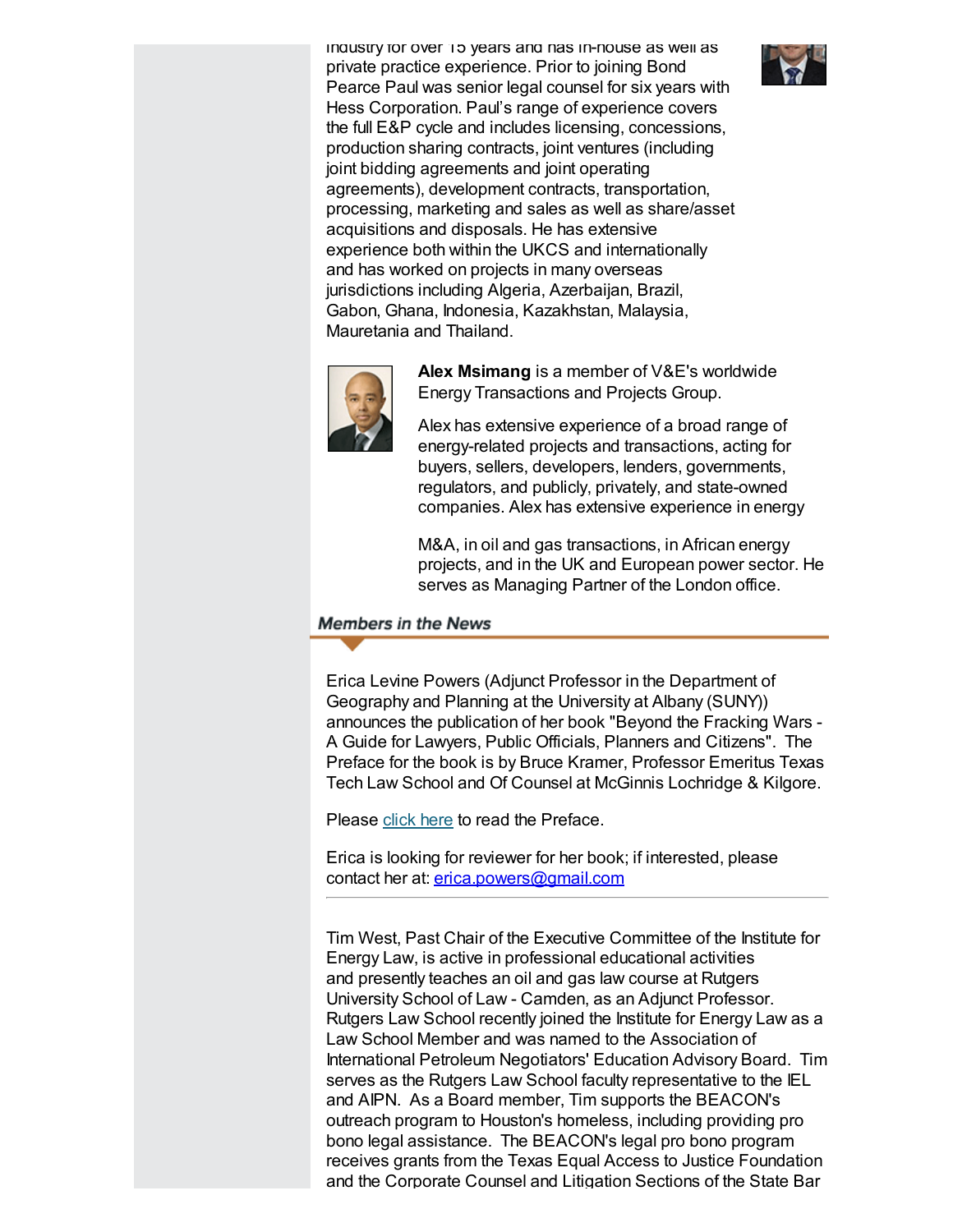and the Corporate Counsel and Litigation Sections of the State Bar of Texas. Although splitting their time between Texas and New Jersey, Tim and his wife Elene reside in Houston.

The IEL gratefully recognizes Jones Day, a new Sustaining Member with the following representatives elected to the IEL Advisory Board:

- Josh Fuchs
- David Grecco
- Cassandra Mott
- Omar Samji
- Scott Schwind
- David Stringer
- Nicole Perry (Young Energy Professional)
- Laurens Wilkes (Young Energy Professional)

And a new Sponsoring Member:

• Davis Graham & Stubbs with the follwing representatives elected to the IEL Advisory Board: Laura Battle Gill

Please help us welcome IEL's newest Associate Member and representative on the Advisory Board:

• Brad D'Amico (Cantey Hanger LLP, Dallas TX)

The IEL also recognizes our newest Young Energy Professional Members:

- Brandon Barchus (Faulk Barchus, PLLC, Houston TX)
- Matthew M. Birkhofer (Sutherland, Asbill & Brennan, Houston TX)
- Eric Gemp (Navigant, Houston TX)
- Katy Shurin (Jacobs Engineering Group, Houston TX)
- Tommer Yoked (Sidley Austin LLP, Houston TX)

## <span id="page-4-0"></span>**Calendar of Events**

| <b>Oil &amp; Gas Law</b> | <b>Breakfast CLE:</b> | <b>12th Annual</b>   |
|--------------------------|-----------------------|----------------------|
| <b>Short Course</b>      | <b>Dodd-Frank</b>     | <b>Energy</b>        |
| Westminster,             | <b>Sections 1502</b>  | <b>Litigation</b>    |
| CO                       | and 1504              | <b>Conference</b>    |
| Oct 21 - 25,             | <b>Houston, TX</b>    | <b>Houston, TX</b>   |
| 2013                     | Oct 23, 2013          | <b>Nov 7, 2013</b>   |
|                          |                       |                      |
| <b>2nd Midstream</b>     | <b>4th IEL-SEERIL</b> | <b>Renewable</b>     |
| Oil & Gas Law            | Oil & Gas Law         | <b>Energy Law</b>    |
| <b>Conference</b>        | <b>Conference</b>     | <b>Conference</b>    |
| <b>Houston, TX</b>       | <b>London, UK</b>     | <b>San Diego, CA</b> |
| <b>Nov 22, 2013</b>      | Dec 4 - 6, 2013       | <b>Jan 23, 2014</b>  |